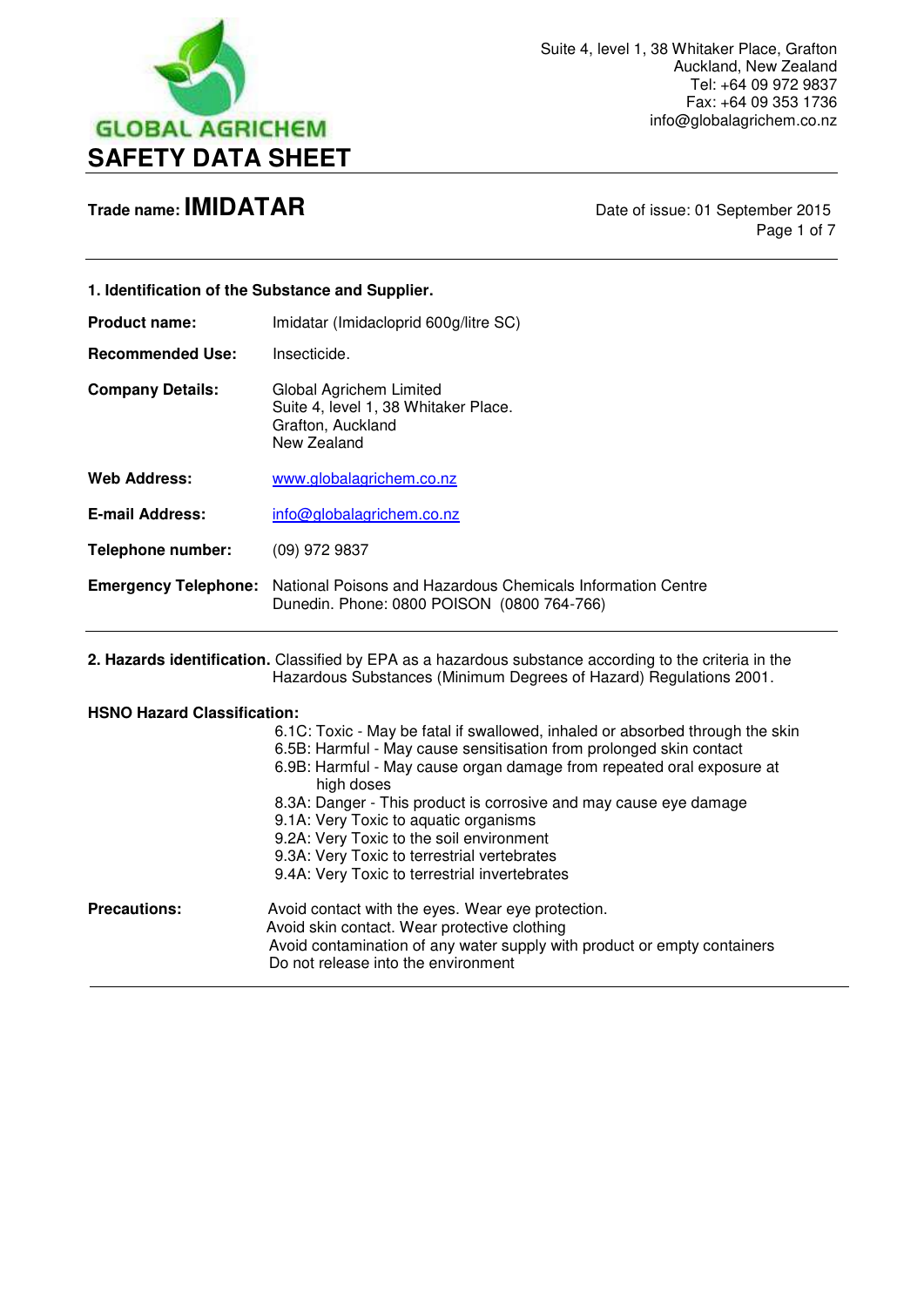

Page 2 of 7

#### **3. Composition/Information on Ingredients**

| Ingredient                                    | <b>CAS Number</b>        | Content $(\% w/v)$ |
|-----------------------------------------------|--------------------------|--------------------|
| Imidacloprid                                  | 138261-41-3              | 50.9               |
| Isotridecanol ethoxylate                      | 69011-36-5               | 4.9                |
| Supragil MNS 90                               | 81065-51-2               | 2.0                |
| Dimethylpolysiloxane                          | 9016-00-6                | 0.4                |
| Hexahydro-1,3,5-tris(hydroxyethyl)-s-triazine | 4719-04-4                | 0.4                |
| Titanium dioxide                              | 13463-67-7               | 0.4                |
| Other non- hazardous ingredients              | $\overline{\phantom{0}}$ | To 100%            |
|                                               |                          |                    |

#### **4. First aid measures**

| <b>First Aid:</b>            | For advice contact the National Poisons Centre 0800 POISON (0800 764 766) or a<br>doctor immediately. Begin artificial respiration if the victim is not breathing. Use<br>mouth to nose rather than mouth to mouth. Obtain medical attention. |
|------------------------------|-----------------------------------------------------------------------------------------------------------------------------------------------------------------------------------------------------------------------------------------------|
| Inhalation:                  | Remove patient to fresh air. Lie down and keep warm and rested. If breathing is<br>shallow or has stopped ensure airway is clear and apply resuscitation. Seek medical<br>assistance immediately.                                             |
| Ingestion:                   | Never give anything by mouth to an unconscious person. If swallowed do NOT<br>induce vomiting. For advice, contact the National Poisons Centre (0800 764 766).<br>Seek medical assistance immediately.                                        |
| <b>Skin Contact:</b>         | Immediately flush body and clothes with large amounts of water. Remove<br>contaminated clothing and footwear. Wash affected areas with soap and water. If a<br>large area is affected seek medical assistance.                                |
| <b>Eye Contact:</b>          | Flush eyes with plenty of water for 15 minutes holding eyelids open if necessary.<br>Seek medical assistance.                                                                                                                                 |
| <b>First Aid Facilities:</b> | Facilities storing or utilizing this material should be equipped with an eyewash facility<br>and safety shower.                                                                                                                               |
| <b>Advice to Doctor:</b>     | Treat symptomatically (No specific antidote).                                                                                                                                                                                                 |

#### **5. Fire-fighting measures**

**Suitable extinguishing media:** Water, fog, foam, carbon dioxide or dry chemical.

Hazards from combustion: May emit toxic fumes of hydrogen chloride, hydrogen cyanide, carbon monoxide and nitrogen oxides if involved in fires or exposed to extreme heat.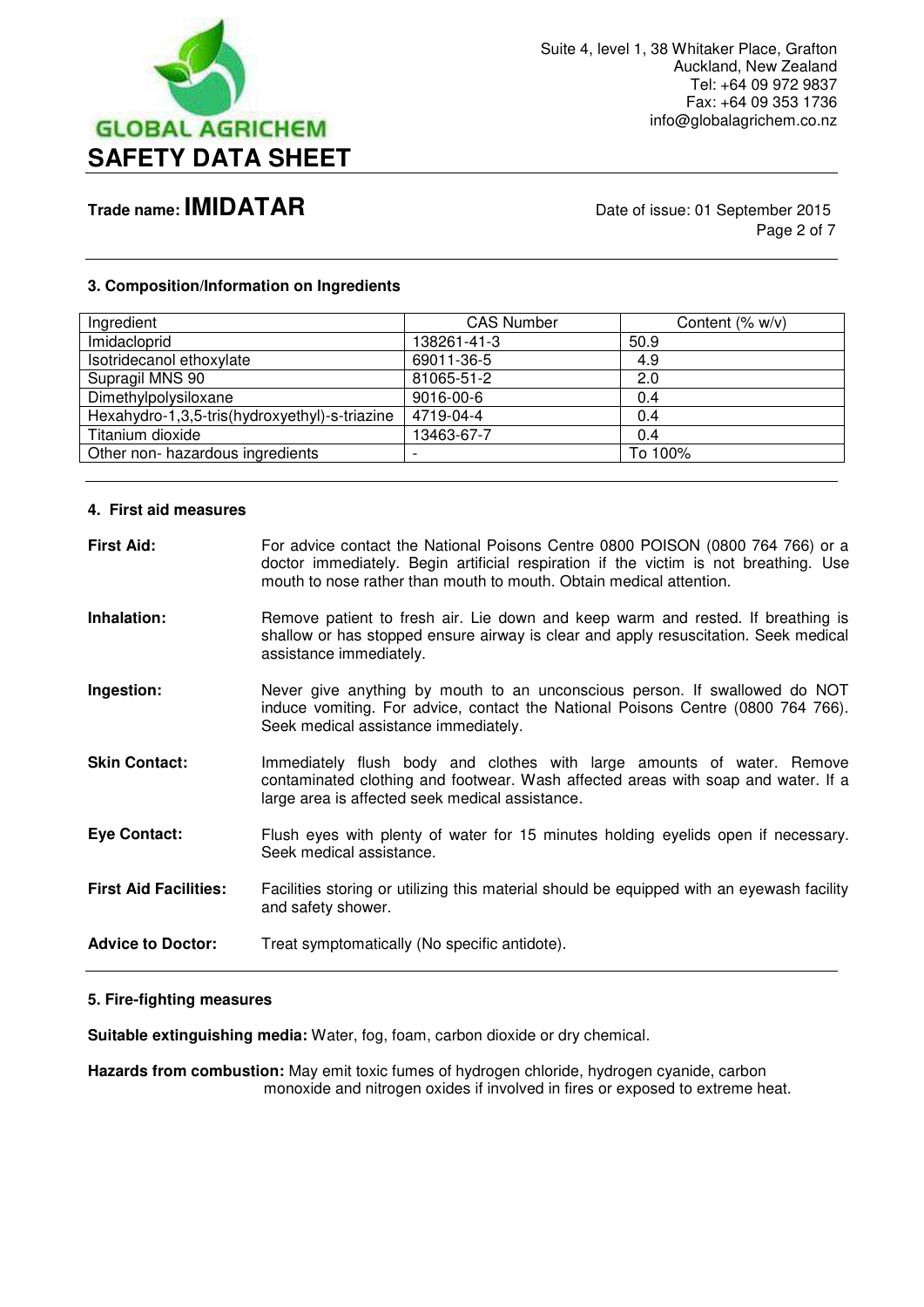

Page 3 of 7

**Special protective equipment for fire fighters:** Wear full protective clothing and self-contained breathing apparatus.

**Special fire-fighting methods:** Keep upwind. Do not allow run-off from firefighting to enter sewage, effluent systems, drains or water courses.

**Hazchem Code:** 2X

**Other Information:** Location Certificate: Not applicable Hazardous Atmosphere Zone: Not applicable Number of Fire extinguishers: Not applicable

#### **6. Accidental release measures**

| <b>Spills and Disposal:</b> | Exclude non-essential people from the area. Wear protective clothing.<br>Contain the spill and absorb with absorbent material (e.g. sand, soil or absorbent<br>granules). If spill does enter waterways, contact the local authority.<br>Collect the absorbed spill in an appropriate sealable container for disposal in an<br>approved landfill.<br>Decontaminate the spill area with detergent and water. Absorb with inert material<br>and dispose of waste safely in an approved landfill. |
|-----------------------------|------------------------------------------------------------------------------------------------------------------------------------------------------------------------------------------------------------------------------------------------------------------------------------------------------------------------------------------------------------------------------------------------------------------------------------------------------------------------------------------------|
| <b>Personal Protection:</b> | Ensure suitable personal protection (PPE). Wear eye protection, chemically<br>resistant gloves boots and overalls.                                                                                                                                                                                                                                                                                                                                                                             |

**Environmental precautions:** Prevent washings from entering surface water drains or waterways.

#### **7. Handling and storage**

**Precautions for safe handling:** Do not apply this product onto or into water.

 Avoid skin and eye contact and inhalation of spray mist Approved handler: This product must be under the control of an approved handler when applied in a wide dispersive manner or used by a commercial contractor. Tracking: Location and movement of this product must be recorded at each stage of its lifecycle

 Record Keeping: Records of use as described in NZS 8409 Management of Agrichemicals must be kept.

**Conditions for Safe Storage:** Keep out of reach of children.

 Store in the original container tightly closed in a locked dry cool area away from foodstuffs.

 Storage must be in accordance with the current version of NZS 8409 Management of Agrichemicals.

 Stores containing 100 litres of Imidatar require signage and secondary containment, more than 100 litres require emergency response plans.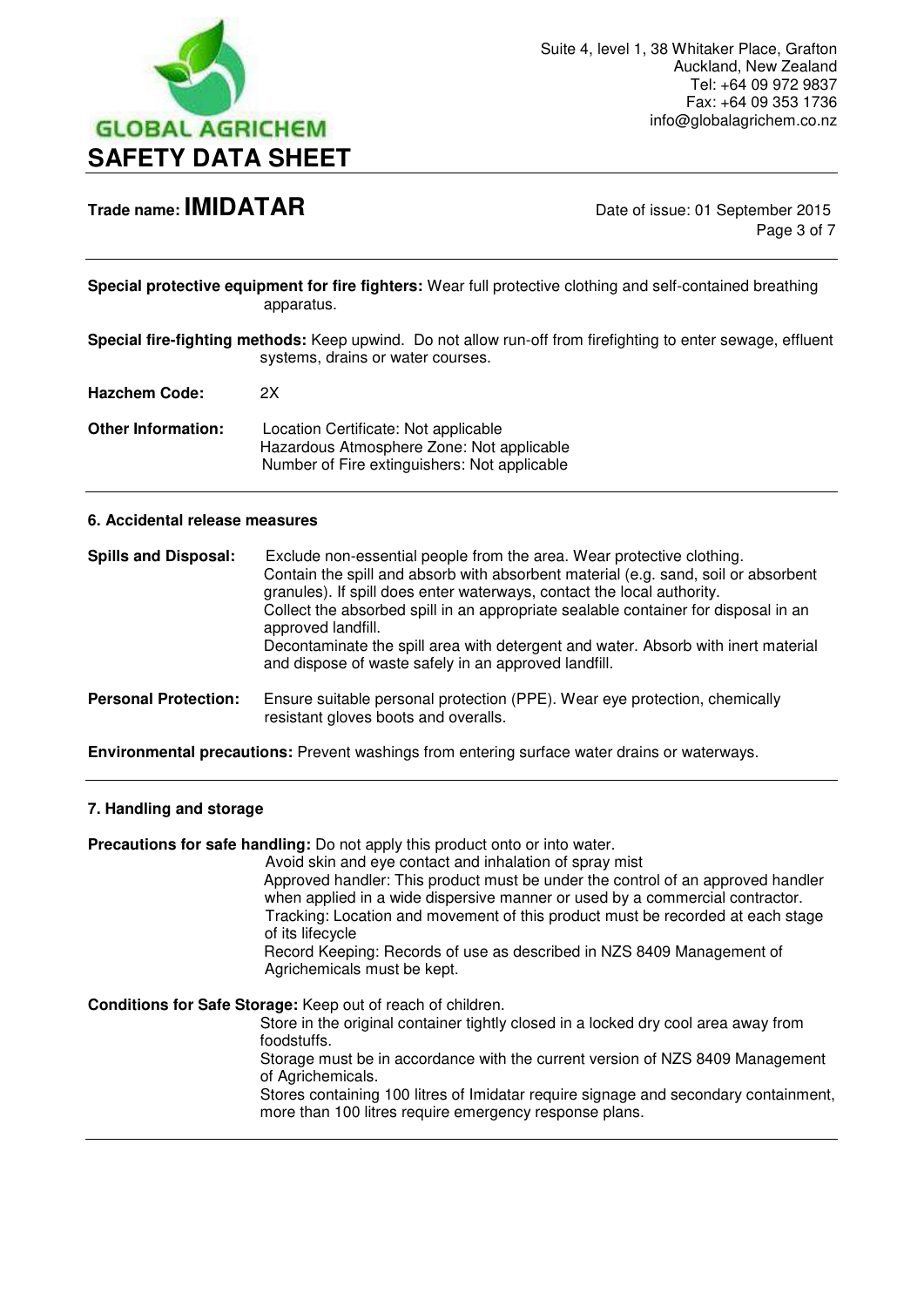

Page 4 of 7

#### **8. Exposure controls/personal protection**

|                          | Occupational exposure limit values: No exposure limits (WES, TEL or EEL's) have been specifically<br>assigned to this product.                                                                        |
|--------------------------|-------------------------------------------------------------------------------------------------------------------------------------------------------------------------------------------------------|
|                          | Engineering controls: No special requirements. Product is used outdoors. Handle in well ventilated areas.<br>Generally, natural ventilation is adequate.                                              |
|                          | <b>Personal Protective Equipment:</b> When opening the container, preparing the spray or applying the product,<br>wear safety goggles, impervious gloves, cotton overalls (worn outside rubber boots) |
| <b>Hygiene Measures:</b> | Do not eat, drink or smoke while using the product.<br>Remove protective clothing and wash hands and face thoroughly before meals and<br>after work.<br>Wash protective clothing daily after work.    |

#### **9. Physical and chemical properties**

| Appearance:           | Liquid                          |
|-----------------------|---------------------------------|
| <b>Colour:</b>        | white suspension                |
| Odour:                | Characteristic                  |
| <b>Boiling point:</b> | $>100^{\circ}$ C                |
| Flash point:          | Not flammable                   |
| Density:              | 1.215                           |
| pH:                   | $5.0 - 9.0$                     |
| Water solubility:     | Disperses in water. Not soluble |

#### **10. Stability and reactivity**

**Chemical Stability:** Stable under normal conditions of handling and storage.

**Possibility of hazardous reactions:** Keep away from strong oxidising agents.

**Hazardous Polymerisation:** Will not occur.

#### **11. Toxicological information**

| <b>Acute Toxicity:</b> | Toxicology data has not been determined specifically for this product. Data<br>given below is for the active ingredient imidacloprid.<br>Acute oral $LD_{50}$ (rat male & female): 450 mg/kg<br>Acute percutaneous $LD_{50}$ (rat): > 5000 mg/kg<br>Inhalation LC <sub>50</sub> 4 hour (rat): $>$ 5323 mg/m <sup>3</sup> |
|------------------------|--------------------------------------------------------------------------------------------------------------------------------------------------------------------------------------------------------------------------------------------------------------------------------------------------------------------------|
| Ingestion:             | Swallowing large quantities may cause vomiting, diarrhoea, abdominal pain,<br>lethargy, depressed muscular tone, muscular cramps, respiratory disturbances and<br>trembling.                                                                                                                                             |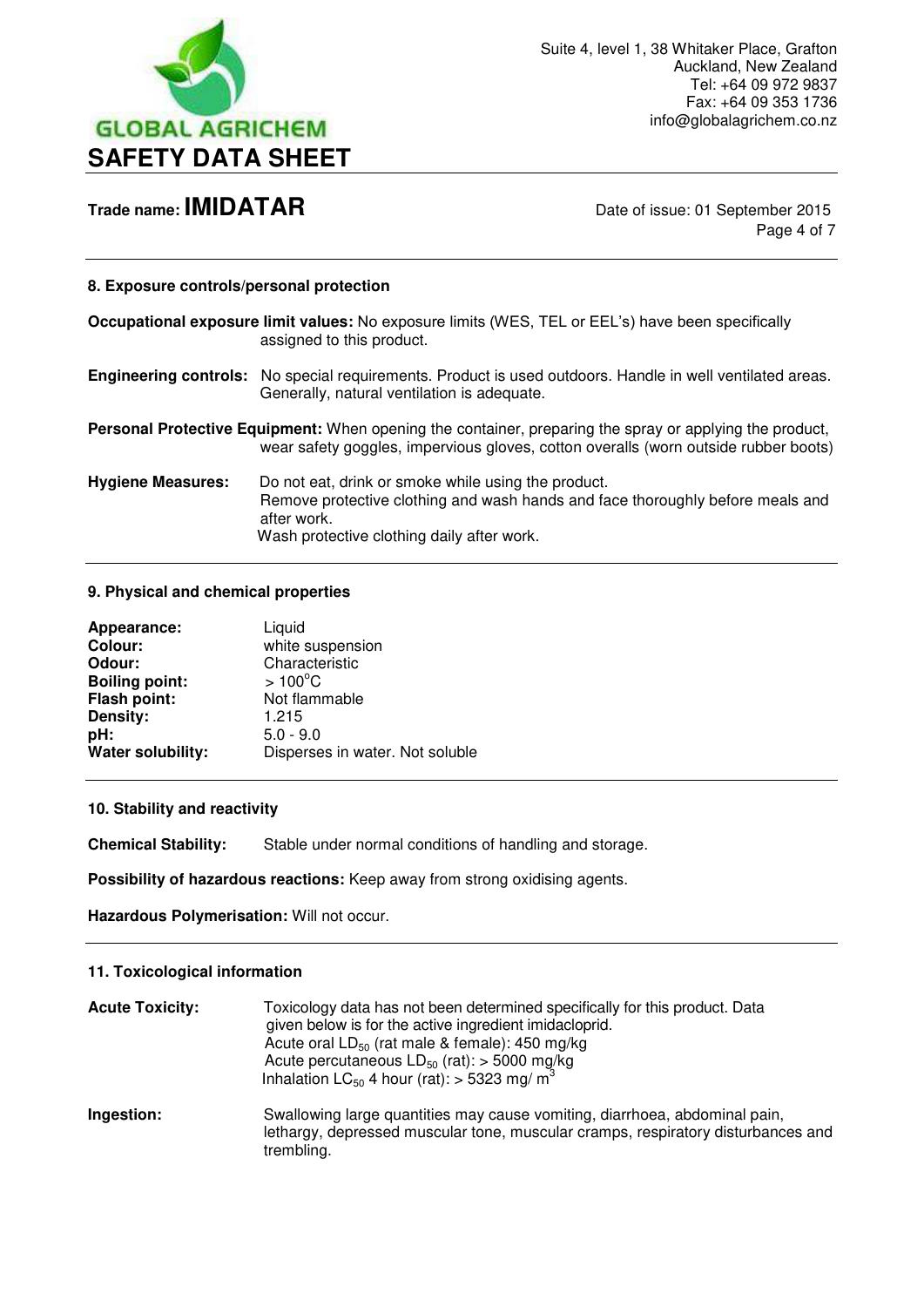

Page 5 of 7

| Irritation:                             | Non-irritating to eyes and skin (rabbit) - Imidacloprid<br>Formulated product is not a skin irritant but is corrosive to eyes (HSNO)                                                                                                                                                                                        |
|-----------------------------------------|-----------------------------------------------------------------------------------------------------------------------------------------------------------------------------------------------------------------------------------------------------------------------------------------------------------------------------|
| Inhalation:                             | Avoid inhalation of spray mist while applying the product. Inhalation may cause<br>similar effects to ingestion.                                                                                                                                                                                                            |
| Sensitisation:                          | May cause sensitisation from prolonged skin contact.                                                                                                                                                                                                                                                                        |
| Carcinogenicity:                        | No data available                                                                                                                                                                                                                                                                                                           |
| <b>Mutagenocity:</b>                    | Not mutagenic.                                                                                                                                                                                                                                                                                                              |
| Reproductive Toxicity: Not teratogenic. |                                                                                                                                                                                                                                                                                                                             |
| <b>Chronic Effects:</b>                 | May cause liver damage from repeated oral exposure at high doses                                                                                                                                                                                                                                                            |
| 12. Ecological Information              |                                                                                                                                                                                                                                                                                                                             |
| <b>Ecotoxicity:</b>                     | Very Toxic to aquatic life, soil organisms, terrestrial vertebrates and invertebrates.<br>Avoid contamination of any water supply with product or empty container.<br>Ecotoxicological data has not been determined specifically for the formulated<br>product. Data given below is for the active ingredient imidacloprid. |
| <b>Environmental Fate:</b>              | Imidacloprid is persistent with a half-life in water of $>$ 31 days (pH 5-9). Classified as<br>immobile in soil. Leaching into deeper soils is not to be expected if used as<br>recommended. Environmental DT $_{50}$ : c. 4 h (The calculation is based on tests of direct<br>photolysis in aqueous solutions).            |
|                                         | <b>Acute Toxicity to Fish:</b> Rainbow trout $LC_{50}$ (96 hour): 211 mg/litre<br>Golden orfe LC <sub>50</sub> (96 hour): 237 mg/litre                                                                                                                                                                                      |
|                                         | <b>Acute Toxicity Aquatic Organisms:</b> Daphnia $LC_{50}$ (48 hour): 85 mg/litre<br>Algae Pseudokirchneriella subcapitata $EC_{50}$ (72hour): > 100 mg/litre                                                                                                                                                               |
|                                         | Acute Toxicity Vertebrates (Birds): Acute oral LD <sub>50</sub> Japanese quail: 31 mg/kg<br>Dietary LC <sub>50</sub> Bobwhite quail: 152 mg/kg                                                                                                                                                                              |
|                                         | Acute Toxicity to Soil Dwelling Organisms: Worms Eisenia foetida LC <sub>50</sub> : 10.7 mg/kg dry soil                                                                                                                                                                                                                     |
|                                         | <b>Acute Toxicity to Terrestrial Invertebrates:</b> Honey bee $LC_{50}$ (48h): 0.0039 $\mu$ g/bee                                                                                                                                                                                                                           |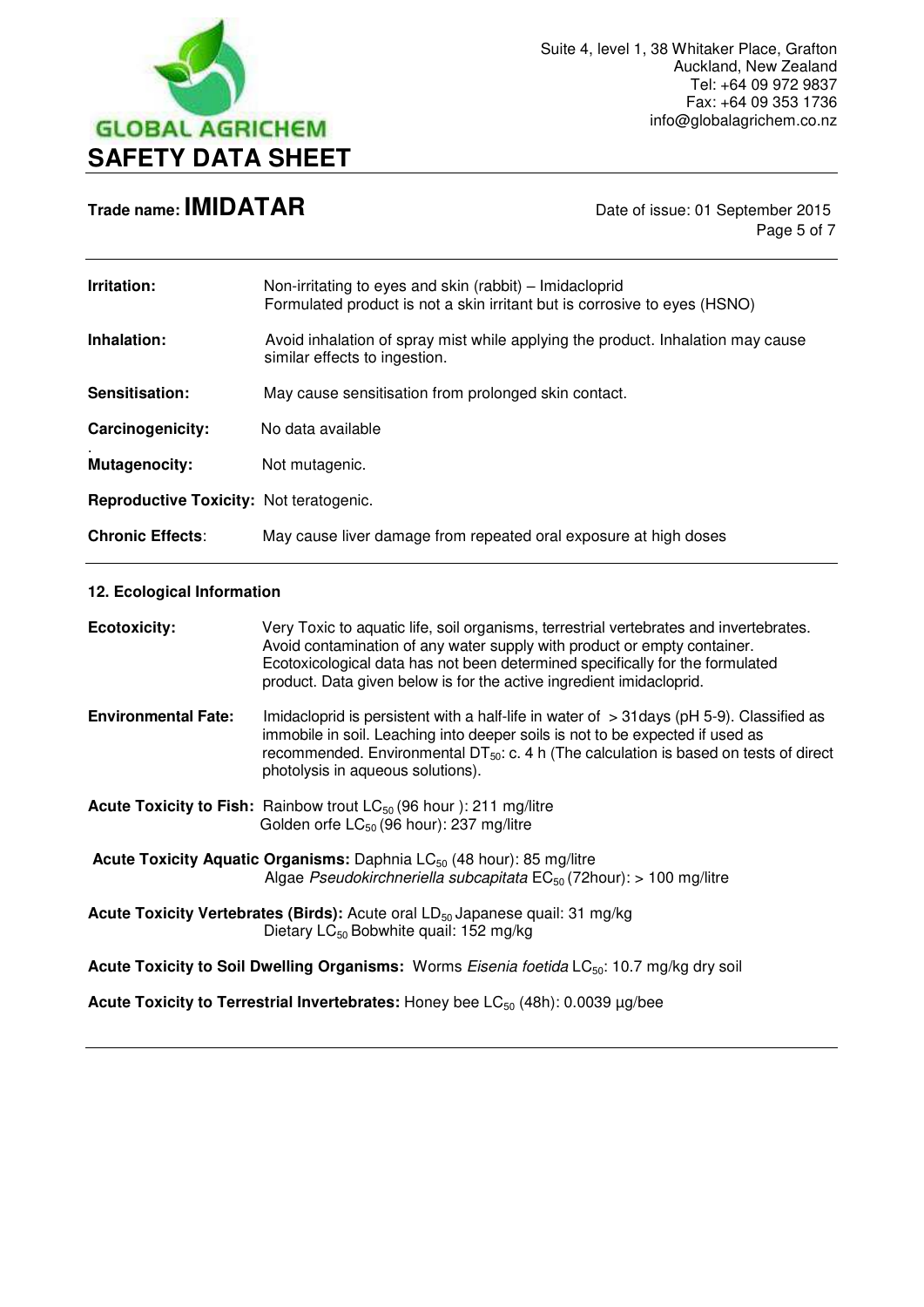

Page 6 of 7

#### **13. Disposal considerations**

**Product disposal :** Dispose of this product only by using according to the label or at an approved landfill or other approved facility.

**Container disposal :** Triple rinse the empty container adding the rinsate to the spray tank. Recycle if possible, otherwise crush and bury in an approved local authority facility. Avoid contamination of any water supply with product or empty container. Do not use container for any other purpose.

#### **14. Transport regulations**

**Dangerous Goods:** Classified as dangerous goods for transport (9.1A)

**Rail /Road /Sea:** UN Number: 3082Class: 9 Packaging Group: III Proper Shipping Name: ENVIRONMENTALLY HAZARDOUS SUBSTANCE, LIQUID, N.O.S. (Imidacloprid 60%) Hazchem: 2X Do not carry more than 1 litre of this product on a passenger service vehicle Segregation: Refer to the latest Land Transport Dangerous Goods Rule 45001 Sea transport may require additional segregation (Refer to NZS5433)

#### **15. Regulatory information**

 HSNO Approval Number: HSR101008 HSNO Controls: Refer to [www.epa.govt.nz](http://www.epa.govt.nz/) . ACVM Approval: Registered pursuant to the ACVM Act 1997 No: P9177 ACVM Registration conditions: See: [www.foodsafety.govt.nz](http://www.foodsafety.govt.nz/) 

#### **16. Other information**

| <b>Abbreviations:</b> | ACVM: Agricultural Chemicals and Veterinary Medicines Group.                           |
|-----------------------|----------------------------------------------------------------------------------------|
|                       | EEL: Environmental Exposure Limit                                                      |
|                       | EPA: Environmental Protection Authority of New Zealand                                 |
|                       | CAS Number: Chemical Abstracts Service Number                                          |
|                       | HSNO: Hazardous Substances and New Organisms ACT 1966                                  |
|                       | $LD_{50}$ : Lethal Dose 50% (Population)                                               |
|                       | $LC_{50}$ : Lethal Concentration 50% (Population)                                      |
|                       | EC <sub>50</sub> : Half Maximal Effective Concentration 50% (Population)               |
|                       | TEL: Tolerable Exposure Limit                                                          |
|                       | WES: Workplace Exposure Standard                                                       |
| General:              | Imiditar is an insecticide for use in horticulture. Use only as directed on the label. |
|                       |                                                                                        |